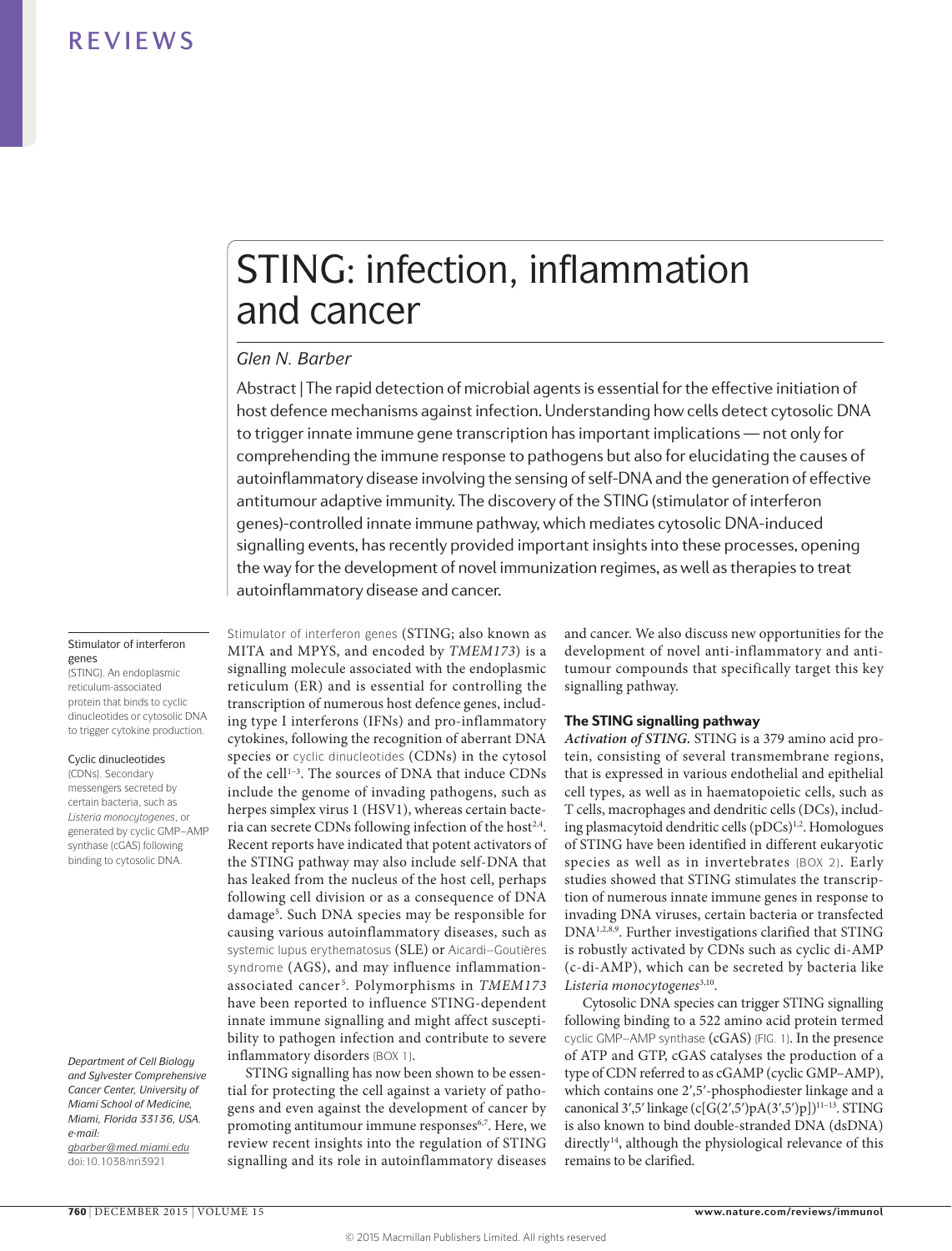# Box 1 | Lessons from STING variants

Subtle variations in the amino acid sequence of *TMEM173* — which encodes stimulator of interferon genes (STING) have been shown to influence STING-dependent innate immune signalling. For example, human STING harbouring an arginine at position 232 (R232) can be activated by bacterial cyclic dinucleotides (CDNs), such as cyclic di-AMP (c-di-AMP), as well as cyclic GMP–AMP synthase (cGAS)-generated cyclic GMP–AMP (cGAMP), whereas STING variants with a histidine at this position (R232H) are poorly responsive to bacterial CDNs and are only effectively activated by cGAMP97.The R293Q variant also only efficiently responds to cGAMP. Similar studies have indicated that, although the human R71H–G230A–R293Q (HAQ) variant of STING is activated by all CDN types, it has a reduced ability to stimulate type I interferon (IFN) production compared with wild-type STING when overexpressed in 293T cells; the reason for this remains unclear<sup>97,98</sup>. In mice, a T596A STING variant is also defective in inducing type I IFN production in response to CDNs4 . Thus, certain single nucleotide polymorphisms (SNPs) within *TMEM173* may predict susceptibility to pathogen infection and perhaps the response to immunization regimes.

Of importance, several type I IFN-inducing compounds, such as 10‑carboxymethyl‑9‑acridanone (CMA) and 5,6-dimethylxanthenone-4-acetic acid (DMXAA), have been found to function by binding to and triggering STING activity in mice, similarly to CDNs<sup>86,99</sup>. However, these compounds — which attracted additional interest through their considerable anticancer activity — were not found to be effective drugs in humans owing to differences in structure of the human STING protein<sup>86,97,99</sup>.

Alternative polymorphisms in the human *TMEM173* gene have been reported to result in a gain-of-function phenotype and are likely to contribute to severe inflammatory disorders. For example, patients suffering from vascular and pulmonary syndrome (VAPS), which is typified by lesions in the cheeks, nose, fingers and toes, were found to have mutations that result in STING hyperactivity100. Patients with VAPS were found to exhibit three mutations in exon 5 of *TMEM173* (N154S, V155M and V147L). These variants potently stimulated the type I IFN promoter, as determined by *in vitro* expression studies in 293T cells100. Speculatively, these mutations may expedite STING trafficking from the endoplasmic reticulum to the perinuclear region to stimulate cytokine production or may affect STING protein stability, thereby sustaining STING activity<sup>101</sup>

It is also not yet clear why patients with STING-associated vasculopathy with onset in infancy (referred to as SAVI) which is an autoinflammatory disease caused by genetic mutations that result in STING hyperactivity, even in the absence of cytosolic DNA species — develop the disease. It is possible that STING-induced cytokines may affect endothelial function and aggravate macrophage activity in blood vessels<sup>5</sup>. Janus kinase (JAK) inhibitors, which prevent type I IFN signalling, suppressed the induction of IFN-inducible genes in T cells acquired from patients with SAVI<sup>100</sup>. Thus, such drugs may be useful for the treatment of patients with SAVI. It is tempting to consider whether mutations in *TMEM173* or in genes encoding proteins that directly or indirectly regulate STING, such as cGAS, may contribute to other types of autoinflammatory diseases<sup>102</sup>.

cGAS is a member of the nucleotidyltransferase family that includes the human dsRNA sensor oligoadenylate synthetase 1 (OAS1). Sequences of non-specific dsDNA species greater than 30 bp have been reported to stimulate cGAS activity, with a single CDN generated by cGAS binding to two molecules of STING in the ER<sup>15</sup>. This event probably influences changes in STING conformation, which leads to a striking trafficking event in which STING, complexed with TANK-binding kinase 1 (TBK1), relocates to perinuclear regions of the cell<sup>2,16</sup>. This process is required to deliver TBK1 to endolysosomal compartments where it phosphorylates the transcription factors interferon regulatory factor 3 (IRF3) and nuclear factor-κB (NF-κB). These transcription factors then translocate into the nucleus to initiate innate immune gene transcription (FIG. 1). STING is then rapidly degraded, an event that may avoid problems associated with sustained cytokine production<sup>17</sup>.

STING signalling appears to be independent of other DNA sensing pathways such as the Tolllike receptor 9 (TLR9) pathway, which is activated by binding to unmethylated CpG dinucleotides of approximately 21 bases long<sup>18</sup>. Thus, the TLR9 and STING signalling pathways have evolved to sense different types of DNA species, although both pathways use IRF3 and NF-κB to predominantly control gene induction. Furthermore, TLR9 is mainly expressed in pDCs and B cells, whereas STING is more broadly expressed<sup>7,18</sup>. The STING pathway is also independent of AIM2 (absent in melanoma 2), which also interacts with non-specific dsDNA species but triggers caspase 1-mediated cleavage of the pro-inflammatory cytokines interleukin-1β (IL-1β) and IL-18 from their precursor proteins<sup>19</sup>. However, STING signalling is known to potently influence the expression of the precursor proteins (but not their processing), and therefore it is possible that STING may act in concert with the AIM2 pathway<sup>20</sup>. Finally, although cGAS has been clearly implicated in regulating STING function through the generation of CDNs, other dsDNAbinding proteins have been shown to influence STING activity, such as  $γ$ -IFN-inducible protein 16 (IFI16) and DEAD box protein 41 (DDX41), although the underlying mechanisms remain to be clarified7 .

*Trafficking and regulation of STING.* After binding to CDNs, STING (complexed with TBK1) traffics to perinuclear regions via pre-autophagosomal-like structures; a process resembling autophagy (hereafter referred to as STING-related autophagy) in which, generally under starvation conditions, cell organelles are engulfed in a membraned vesicle (that is, an autophagosome) for fusion with endosomes and lysosomes, which degrade and recycle the molecular components<sup>2,16</sup>. These pre-autophagosomal-like structures probably evolve from the ER, where STING is located<sup>1,21</sup>.

### Systemic lupus erythematosus

(SLE). An autoimmune disease in which autoantibodies specific for DNA, RNA or proteins associated with nucleic acids form immune complexes that damage small blood vessels, especially in the kidneys. Patients with SLE generally have abnormal B and T cell function. SLE can be associated with hyperproduction of type I interferons.

### Aicardi–Goutières syndrome

(AGS). A neurodegenerative disorder that can be caused by STING-dependent cytokine hyperproduction owing to mutations in genes such as *TREX1* (three-prime repair exonuclease 1).

Cyclic GMP–AMP synthase

(cGAS). A cellular protein that binds to cytosolic DNA species and generates stimulator of interferon genes (STING)-activating cyclic dinucleotides.

# Oligoadenylate synthetase 1

(OAS1). A double-stranded RNA sensor that, in the presence of ATP, generates 2ʹ,5ʹ-linked oligoadenylates, which can activate RNase L-mediated viral RNA degradation.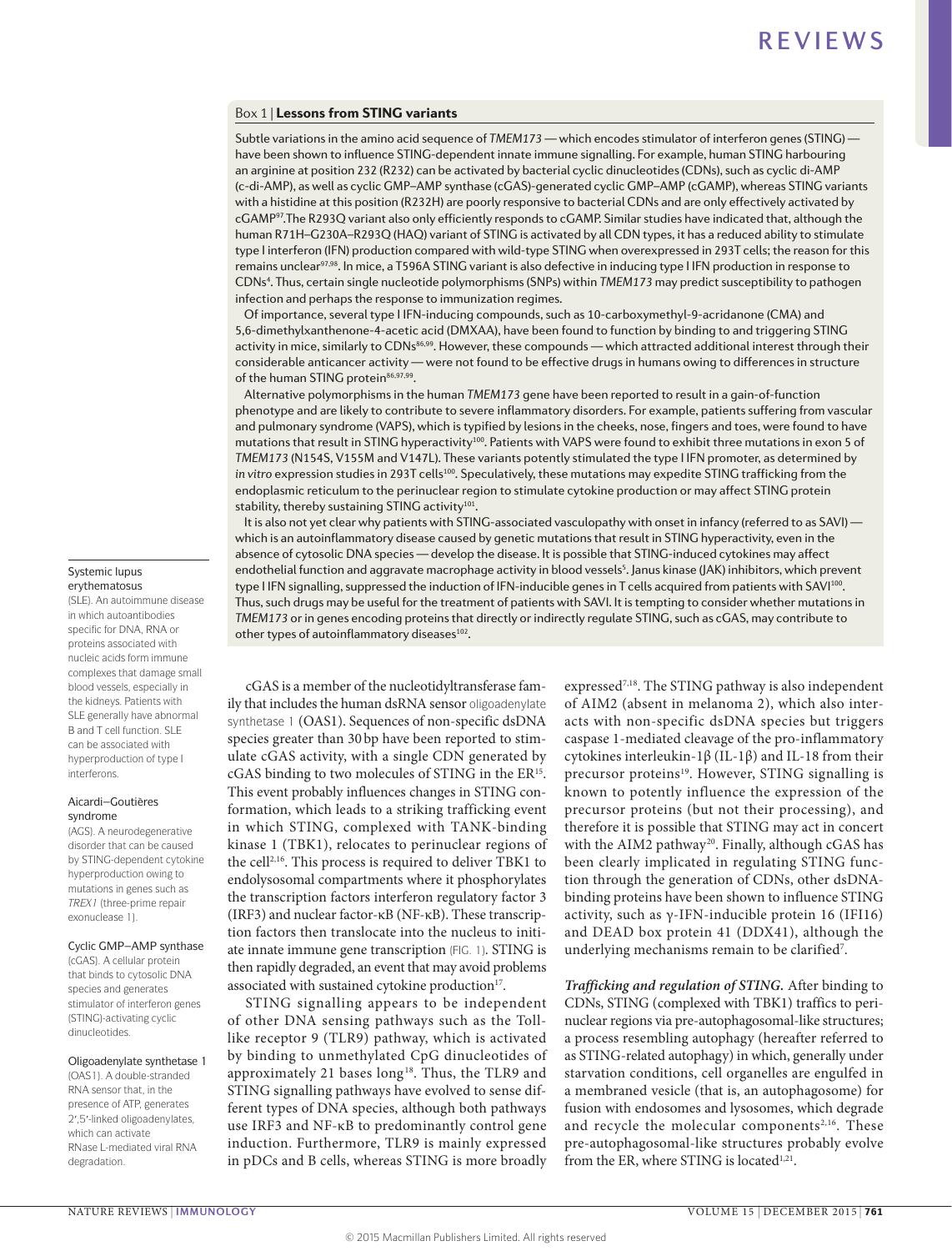# Box 2 | The evolution of STING

In eukaryotes, no homologues of stimulator of interferon genes (STING) and cyclic GMP–AMP synthase (cGAS) have been reported in plants or fungi, although homologues have been found in the choanoflagellate *Monosiga brevicollis* and in cnidarians, such as sea anemone and *Hydra magnipapillata*103,104. Interestingly, the two molecules appear to have been lost in nematodes but re-emerge in a variety of insects such as *Drosophila melanogaster*. However, invertebrate cGAS homologues lack zinc ribbon domains probably required for DNA binding and have short amino-terminal regions, which suggest they cannot bind DNA and/or generate cyclic dinucleotides (CDNs). By contrast, examination of STING sequences in invertebrates demonstrates that several key residues that are required for binding CDNs are conserved. Thus, STING may have evolved to detect CDNs and/or nucleic acid before vertebrate proteins such as cGAS evolved to synthesize CDNs such as cGAMP, although additional biochemical and biophysical evaluation is required to confirm this.

It remains to be determined whether STING exhibits an anti-pathogen function in invertebrates, similar to its function in mammalian cells. Studies have indicated that human STING has evolved into a number of forms, each with a different single nucleotide polymorphism (SNP). For example, up to 20.4% of the population express a form of *TMEM173* (which encodes STING) with a triple R71H-G230A-R293Q (HAQ) SNP, while 13.7% have an R232H substitution, 5.2% have a G230A-R293Q (AQ) substitution and 1.5% have a R293Q substitution<sup>98,105</sup>. These SNPs appear to influence STING function and may help to explain susceptibility to certain diseases (see BOX 1).

> Studies indicate that STING forms part of the ER-associated translocon-associated protein (TRAP) complex, although it is not clear whether this structure is required for the autophagy-like signalling process<sup>1</sup>. Proteins intended for *N*-linked glycosylation and/or secretion are shunted through the TRAP complex into the luminal region of the ER following translation, although it is unknown whether STING is essential for any of these activities<sup>17,22</sup>. This form of autophagyassisted type I IFN production has been reported to occur in pDCs that engulf DNA-containing immune complexes, an event noted to require TLR9 (REF. 23). Thus, both TLR9- and STING-mediated signalling may similarly share an autophagy-related mechanism to induce innate immune gene activation.

### Translocon-associated protein

(TRAP). A complex of proteins that shunt proteins destined for *N*-linked glycosylation and secretion into the endoplasmic reticulum after translation.

### Immune complexes

Complexes of antigen (including DNA) bound to antibody and, sometimes, components of the complement system. The levels of immune complexes are increased in many autoimmune disorders, in which they become deposited in tissues and cause tissue damage.

### MicroRNAs

(miRNAs). Small RNA molecules that regulate the expression of genes by binding to the 3ʹ untranslated regions (3ʹ UTR) of specific mRNAs.

*Post-translational modifications of STING.* Attempts to understand the mechanisms of STING signalling indicated that, in the presence of dsDNA, human STING is rapidly phosphorylated on a number of serine residues located at the carboxy-terminal section. In one study, phosphorylation of S366 was found to inhibit the ability of STING to activate IRF3, which largely prevented the induction of pro-inflammatory cytokines<sup>17</sup>. However, NF-κB signalling was not affected. This event may ensure that pro-inflammatory protein production is inhibited while ensuring that NF-κB-dependent genes continue to be expressed, perhaps to influence cell survival.

Screening assays designed to identify kinases involved in the regulation of STING by post-translational modification indicated that the autophagy-related serine/threonine protein kinases ULK1 and ULK2 (referred to here as ULK1–2) can specifically phosphorylate S366 and help prevent chronic STING activity<sup>17</sup>. TBK1 has also been suggested to target this site to control STING<sup>24</sup>. The function of ULK1-2 can be regulated by AMP-activated protein kinase (AMPK) or by mammalian target of rapamycin (mTOR), which are switched on under conditions of cellular stress<sup>25</sup>. Cytosolic dsDNA and/or CDNs were found to activate the ULK1–2 axis and to initiate a negative feedback loop that controlled STING overactivity<sup>17</sup>. Evaluation of ULK1–2-deficient mice may shed further light on the relationship of these kinases and STING function. The significance of STING phosphorylation at additional serine sites is under evaluation, but they are thought to have a role in the control of STING degradation<sup>17</sup>. Furthermore, several studies have now indicated that STING is ubiquitylated on a number of lysine residues<sup>26</sup>.

In addition, the function of STING may be controlled by microRNAs (miRNAs); a screen designed to identify miRNAs that influence host defence to viral infection identified miR-576-3p as a suppressor of  $STING<sup>27</sup>$ . Indeed, dsDNA- and CDN-triggered STING signalling was found to initiate miR-576-3p expression to prompt a feedback mechanism that helps to prevent sustained cytokine production.

While the post-translational modifications that control STING function remain to be fully determined, understanding these processes may help to explain mechanisms of innate immune signalling events and perhaps autoinflammatory disease, as well as provide potentially new therapeutic targets for drug intervention.

### STING signalling triggered by microorganisms

*STING promotes immunity to DNA viruses and retroviruses.* Many DNA viruses have been reported to trigger STING-dependent activity, including adenovirus, vaccinia virus and papilloma virus<sup>2,28-31</sup>. The importance of the cGAS–STING axis has also been demonstrated for retrovirus infection including HIV32–35. It is probable that retroviral DNA activates the cGAS–STING axis, although a recent report indicated that retroviral RNA– DNA hybrids can also trigger this pathway suggesting that a wide array of nucleic acid structures may be capable of triggering STING activity<sup>32,33,36-38</sup>. CDNs may also be packaged within viruses to directly stimulate STING antiviral signalling<sup>39,40</sup>.

Recently, endogenous retroviruses (ERVs) have been reported to have a role in stimulating T cell-independent B cell activity in response to exposure to bacterial capsular polysaccharides or viral capsids<sup>41</sup>. This B cell response resulted from activation of both retinoic acid-inducible gene I (RIG-I) and STING signalling pathways by reactivated ERVs. It remains unclear how the genomes of DNA viruses, such as HIV and HSV1, trigger STING signalling, since the capsids are thought to deliver the viral genome to the nucleus through the nuclear pore<sup>33</sup>; however, it is plausible that the viral nucleic acids may be exposed from the protective capsids soon after entry into the cell or at the nuclear pore. It is also possible that some DNA viruses, such as polyomavirus, replicate in the ER where STING resides<sup>42</sup>, which may help hide the viral genome from cytosolic or nuclear sensors, such as cGAS. It thus remains to be fully determined how STING signalling is triggered through cGAS by pathogen-associated DNA in the cell.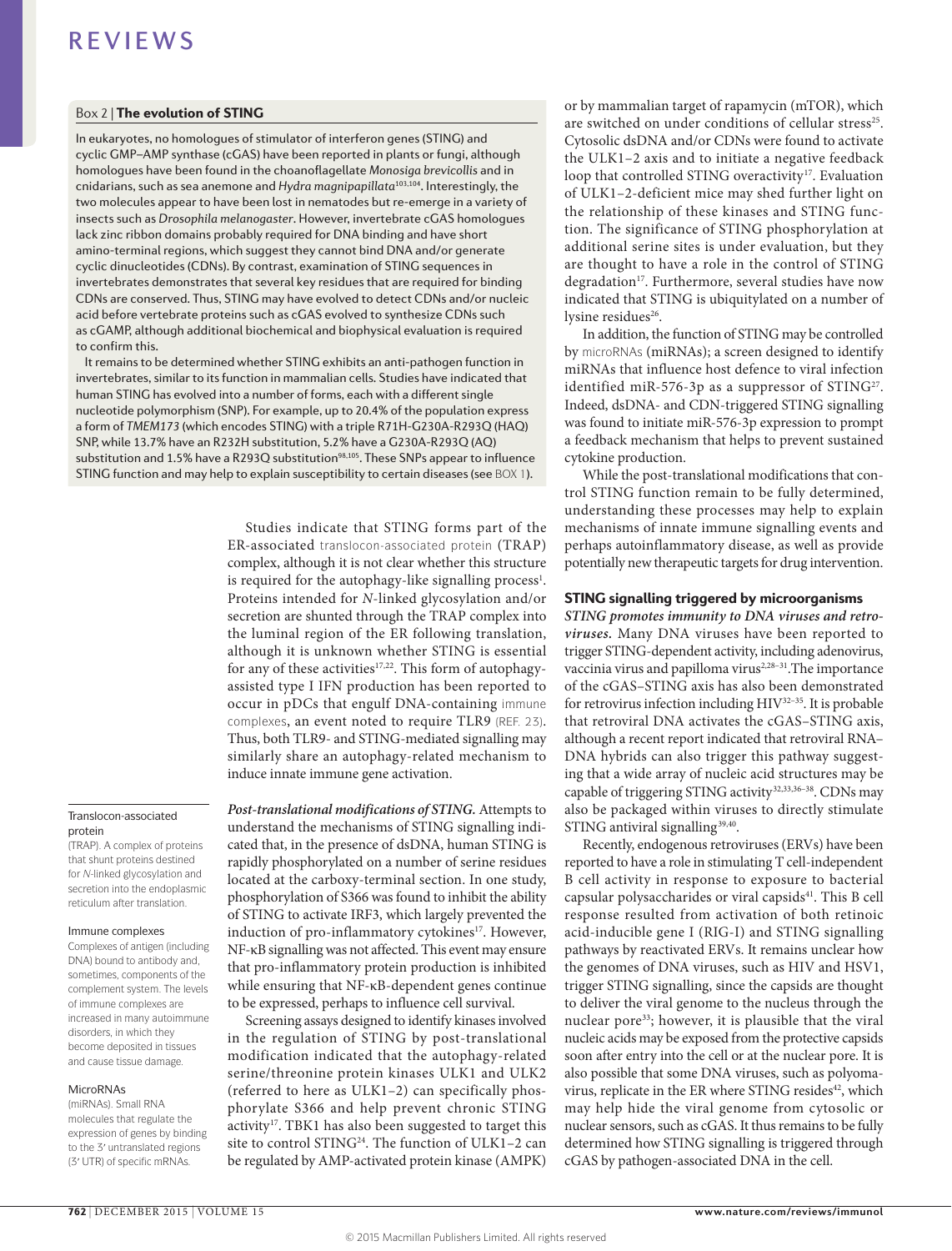

dinucleotides (CDNs) produced by certain bacteria or by cyclic GMP–AMP synthase (cGAS), which in the presence of ATP Figure 1 | **STING-dependent innate immune signalling.** Stimulator of interferon genes (STING) is activated by cyclic and GTP catalyses the production of a type of CDN referred to as cGAMP (cyclic GMP–AMP) following binding to cytosolic DNA species (from viruses or bacteria, or self -DNA from the nucleus or mitochondria). STING is associated with the endoplasmic reticulum (ER) and, following binding to CDNs, STING forms a complex with TANK-binding kinase 1 (TBK1). This complex traffics to the perinuclear Golgi via pre-autophagosomal-like structures — a process resembling autophagy to deliver TBK1 to endolysosomal compartments where it phosphorylates the transcription factors interferon regulatory factor 3 (IRF3) and nuclear factor-κB (NF-κB). Stimulation of the IRF3 and NF-κB signalling pathways leads to the induction of cytokines and proteins, such as the type I interferons (IFNs), that exert anti-pathogen activity. c-di-AMP, cyclic di-AMP; dsDNA, double-stranded DNA; ISGF3, interferon-stimulated gene factor 3; JAK, Janus kinase; STAT, signal transducer and activator of transcription; TYK, tyrosine kinase.

*STING suppresses replication of RNA viruses.* It became evident soon after its discovery that STING is also required for host protection against a number of RNA-related pathogens, including vesicular stomatitis virus, Sendai virus and possibly dengue virus<sup>1,2,43</sup>. However, synthetic RNA, such as polyinosinic– polycytidylic acid (poly(I:C)), or RNA viruses do not trigger STING-related autophagy or the innate immune signalling events that usually result in gene induction $1,2$ . Thus, the mechanisms by which STING thwarts gene replication of positive- and negative-sense viruses needs to be clarified. It is possible that STING exerts this effect through its translocon function, conceivably by regulating translation of viral RNA or even autophagy.

The synthase cGAS has also been shown to play a part in host defence against RNA virus infection, although the mechanisms remain to be clarified. For example, ablation of this enzyme rendered RNA virus-infected cells sensitive to viral replication, even though RNA species do not trigger cGAS activity or the generation of CDNs44,45. It is therefore possible that STING may have evolved two disparate host defence-related functions depending on whether the invading pathogen possessed an RNA or DNA genome. DNA viruses may trigger potent STING-activated gene induction, whereas RNA virus replication may be thwarted at the level of translation or post-translation. Alternatively, it is possible that STING signalling may be responsible for constitutively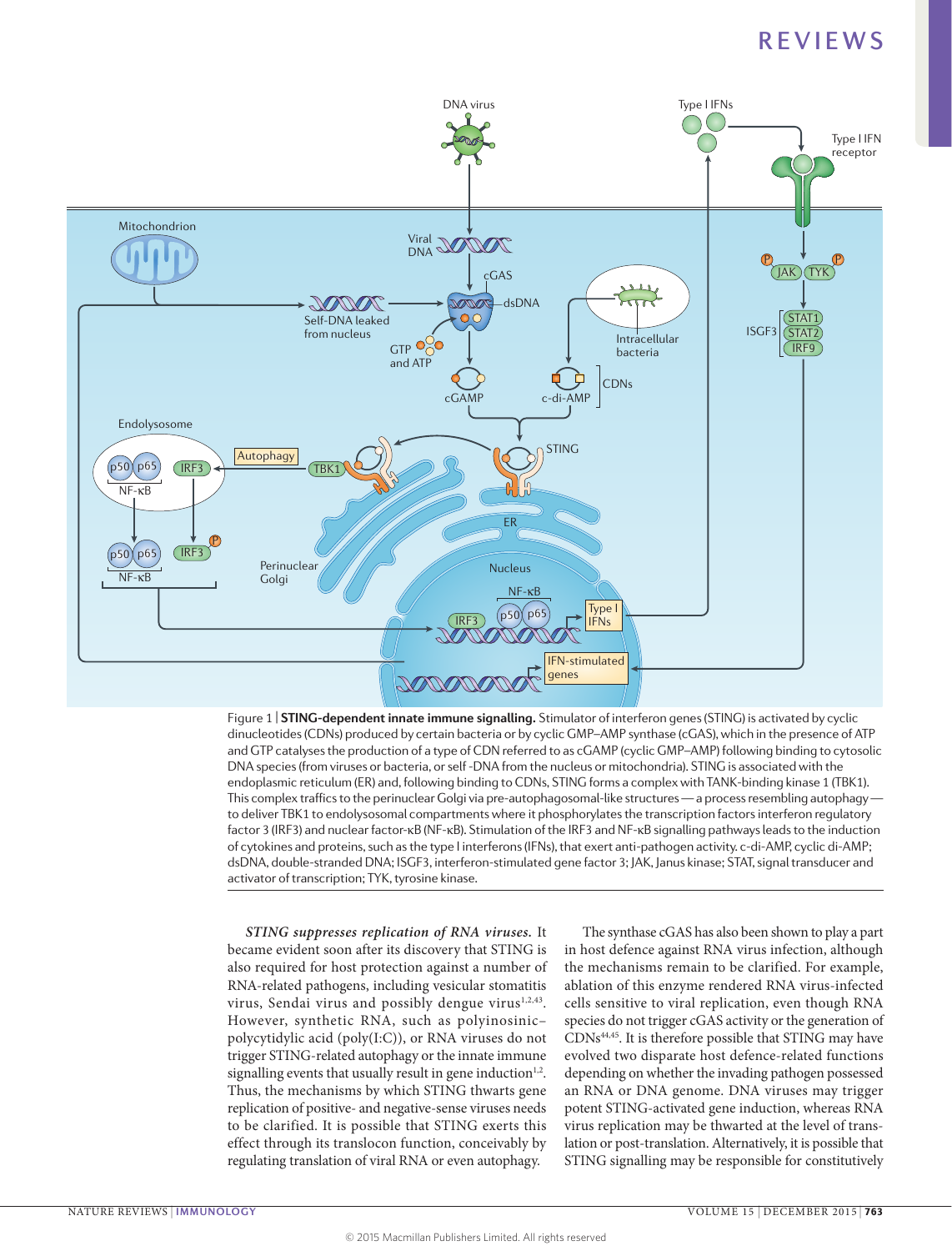

**Nature Reviews** | **Immunology** stimulator of interferon genes (STING) activity to trigger the production of primary viruses and cyclic dinucleotides (CDNs) produced by certain bacteria stimulate innate immune genes. The products from these genes can exert direct intracellular anti-pathogen activity as well as trigger the production of type I interferons (IFNs) and other cytokines that can protect uninfected cells and stimulate adaptive immune responses. cGAS, cyclic GMP–AMP synthase.

generating low levels of type I IFNs that are required for the robust activation of RNA-sensing pathways following viral infection. Perhaps unsurprisingly, some recent studies have reported that some viruses can suppress STING function. For example, the non-structural protein 2B (NS2B)–NS3 protease complex of dengue virus has been shown to cleave human STING, and severe acute respiratory syndrome (SARS) coronavirus reportedly inhibits the ability of STING to activate IRF3 (REF. 46). Furthermore, adenovirus and HSV1 as well as other viruses have similarly been described to control STING function<sup>1,2,47-49</sup>.

*The STING pathway and bacteria.* Gram-negative and Gram-positive bacteria have also been reported to promote STING signalling1,2 . For example, *L. monocytogenes* does this by secreting STING-activating CDNs (that is, c-di-AMP), although the genomes of bacteria have also been shown to be capable of stimulating STING function<sup>1-4,10</sup>. Type I IFN production has now been shown

to be triggered through the STING pathway by several bacteria including *Legionella pneumophila*, *Francisella tularensis*, *Chlamydia muridarum*, *Streptococcus pyogenes*, *Brucella abortus* and *Mycobacterium tuberculosis*50–55.

Although the activation of innate immune genes through STING signalling may help prevent dangerous bacterial infection (FIG. 2), in certain situations STINGmediated innate immune gene induction surprisingly appears to facilitate bacterial survival. For example, *L. monocytogenes* and *M. tuberculosis* may activate STING to downregulate cell-mediated immunity and host defence responses<sup>55</sup>. Patients with severe tuberculosis are known to present with high IFN levels, which correspond to disease severity. Plausibly, type I IFN-induced genes may comprise cytokines that suppress adaptive immune responses, perhaps in an effort to control inflammation. Of note, mice deficient for both the TLR adaptor molecule MYD88 and STING retained the ability to mount adaptive immune responses to *L. monocytogenes*, suggesting that alternative sensing pathways can recognize bacterial infection and trigger adaptive immunity in the absence of  $STING<sup>55</sup>$ . This could involve activation of the RIG-I-like pathway by bacterial RNAs.

These studies highlight the delicate equilibrium between an appropriate immune response and inflammation, a balance that has perhaps been exploited by microorganisms. Such findings may have important implications in the development of STING-targeting adjuvants and the design of vaccines intended to induce robust, long-lasting adaptive immune responses (FIG. 2).

# STING and autoinflammatory disease

Although transient inflammatory responses are essential for initiating host defence responses to pathogen invasion, sustained or chronic inflammatory signalling is a key factor in the development of autoimmune disease. Over 20% of individuals in the United States alone will suffer some form of inflammatory disease, such as rheumatoid arthritis (RA), SLE or inflammatory bowel disease<sup>56</sup>. In almost all cases, the aetiology of such diseases remains unknown. What is known is that patients with complex inflammation-related disorders, such as RA and SLE, exhibit high levels of antinuclear antibody (ANA), DNA and even nucleosomes in the blood, as well as high levels of circulating cytokines<sup>57</sup>. Self-DNA, probably from necrotic or inappropriately apoptosed cells, has therefore been implicated in the pathogenesis of these types of disease, with aberrant innate immune signalling being caused by a failure to distinguish between self and foreign nucleic acid<sup>58</sup>.

The inability to efficiently eliminate self-DNA that could inadvertently trigger immune responses may also be a key factor in facilitating inflammatory disease. For example, a number of animal models with defects in DNases exhibit lethal inflammatory disorders. In some instances, DNase-related defects have been found in humans with comparable disease<sup>57</sup>. Defects in *DNASE1*, for example, have been implicated in autoimmune disorders in humans and mice<sup>59</sup>. Furthermore, mice with defects in the lysosomal DNA endonuclease *Dnase2*, which is essential for degrading DNA from apoptotic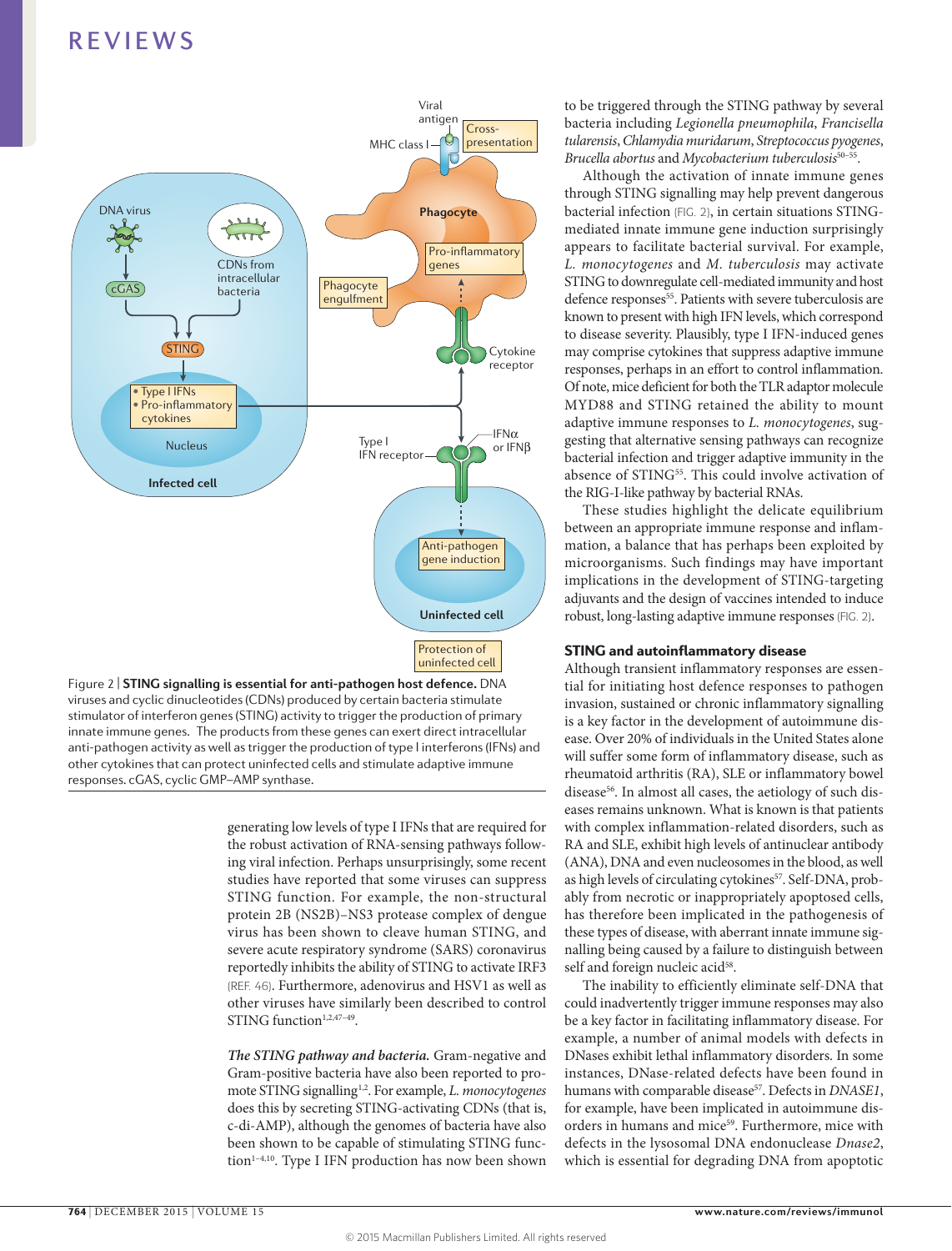

to cytosolic self-DNA and generates stimulator of interferon genes (STING)-activating Figure 3 | **STING in autoinflammatory disease.** Cyclic GMP–AMP synthase (cGAS) binds cyclic dinucleotides (CDNs). The activation of STING by self-DNA can induce autoinflammatory disease. Mutations in three-prime repair exonuclease 1 (*Trex1*), which encodes a DNA exonuclease that degrades single-stranded DNA and double-stranded DNA substrates, can cause STING activation through failure to eliminate self-DNA that has leaked into the cytosol of the cell. Conversely, mutations in STING itself can lead to constitutive activity and autoinflammtory diseases such as STING-associated vasculopathy with onset in infancy.

Three-prime repair exonuclease 1

(TREX1). A DNase that degrades self-DNA species that can otherwise chronically activate stimulator of interferon genes (STING) signalling.

#### Damage-associated molecule pattern

(DAMP). A cellular molecule, such as uric acid, ATP and heat shock proteins, that can activate the inflammatory response in the absence of infection.

to the toxic effects of type I IFN overproduction<sup>57</sup>. However, *Dnase2−/−* mice are viable when crossed with mice deficient for STING (*Tmem173−/−* mice), as the production of apoptotic DNA-driven cytokine production by phagocytes is almost completely eliminated<sup>20</sup>. Mice defective in three-prime repair exonuclease 1 (*Trex1*; also known as *Dnase3*) similarly exhibit significant cytokine overproduction and inflammation and, importantly, *TREX1*-related mutations with concomitant disease have been reported in humans<sup>60</sup>. This indicates that STING signalling is responsible for the production of harmful pro-inflammatory cytokines generated by self-DNA derived from necrotic or inappropriately apoptosed cells. Such DNases almost certainly help ensure that apoptotic cells remain 'immunologically silent' following phagocytosis. STING-dependent signalling was also found to be the

cells engulfed by phagocytes, die before birth owing

cause of inflammation-aggravated lethality in *Trex1−/−* mice61,62. TREX1 is a 3ʹ to 5ʹ DNA exonuclease that degrades single-stranded DNA (ssDNA) and dsDNA substrates. *Trex1−/−* mice are viable but have a median lifespan of approximately 10 weeks owing, in part, to the development of inflammatory myocarditis<sup>63</sup>. Patients with severe SLE and AGS have been found to have mutations in *TREX1*, suggesting that defects in this protein are responsible for these diseases, possibly through the inability of phagocytes to degrade self-DNA<sup>60</sup>. Such patients typically die at a young age. However, *Trex1−/−Tmem173−/−* double knockout mice were relatively disease free, exhibiting reduced cytokine levels, reduced ANA levels and no signs of inflammatory myocarditis or early death $62$ . Bone marrow-derived macrophages (BMDMs) or bone marrowderived dendritic cells (BMDCs) from *Trex1−/−* mice, but not from *Trex1−/−Tmem173−/−* mice, were found to produce high levels of inflammatory cytokines in the absence of any notable infection $5,62,64$ . Furthermore, the adoptive transfer of wild-type bone marrow to irradiated *Trex1−/−* mice rescued mortality 62. Thus, STING-dependent inflammatory cytokines produced by immune cells probably have an important role in TREX1-mediated inflammatory disease<sup>65</sup> (FIG. 3).

However, it has been reported that *Trex1−/−* cells display a defect in the transition from G1 phase to S phase of the cell cycle and also accumulate DNA species in the cytoplasm63. BMDCs from *Trex1−/−* mice in G2 arrest exhibited increased levels of cytokine expression compared with BMDCs from wild-type mice, suggesting that TREX1 may have a housekeeping role in eliminating aberrant self-DNA species that may accrue in the cytoplasm after genome replication $62,63$ . These nucleic acids may intrinsically activate cytokine production through activation of cGAS and STING. A further report indicated that DNA damaged by ultraviolet light and harbouring oxidative modifications was unable to be degraded by TREX1 (REF. 66). Such DNA could trigger STING activity and may constitute a new damageassociated molecular pattern (DAMP) that can aggravate STING-dependent autoinflammatory disease.

Collectively, these studies show that the body has devised several mechanisms to prevent self-DNA from activating host defence-related DNA sensors, such as STING. TREX1 probably prevents intrinsic self-DNAmediated activation of STING signalling, whereas DNase II may prevent STING-dependent activation by extrinsic signals in phagocytes. These DNases constitute indirect negative regulators of STING and, when defective, they can result in constitutive STING activity and the onset of inflammatory disease (FIG. 3). Understanding these processes may enable the design of new drugs for the treatment of inflammatory disease.

# Mitochondrial DNA and STING

As discussed, the STING signalling pathway probably arose to detect aberrant cytosolic DNA species from an infectious agent or from leakage of self-DNA from the nucleus of damaged cells<sup>7</sup>. However, these might not be the only sources of cytosolic DNA. The hundreds, if not thousands, of mitochondria in the cytosol of most cells contain 2–10 copies of mitochondrial DNA (mtDNA), which exist as closed circular dsDNA species of approximately 15,000 base pairs<sup>67</sup>. Recent evidence indicates that mitochondrial stress, such as that induced by viruses, can cause mtDNA leakage into the cytosol that can activate the STING pathway and the production of cytokines<sup>68</sup>. Although this particular example may be of benefit to the host, the sensing of mtDNA that has leaked into the cytosol following apoptosis-induced mitochondrial stress may have detrimental effects. However, as up to 50 billion cells undergo apoptosis in the body per day, it is thus inevitable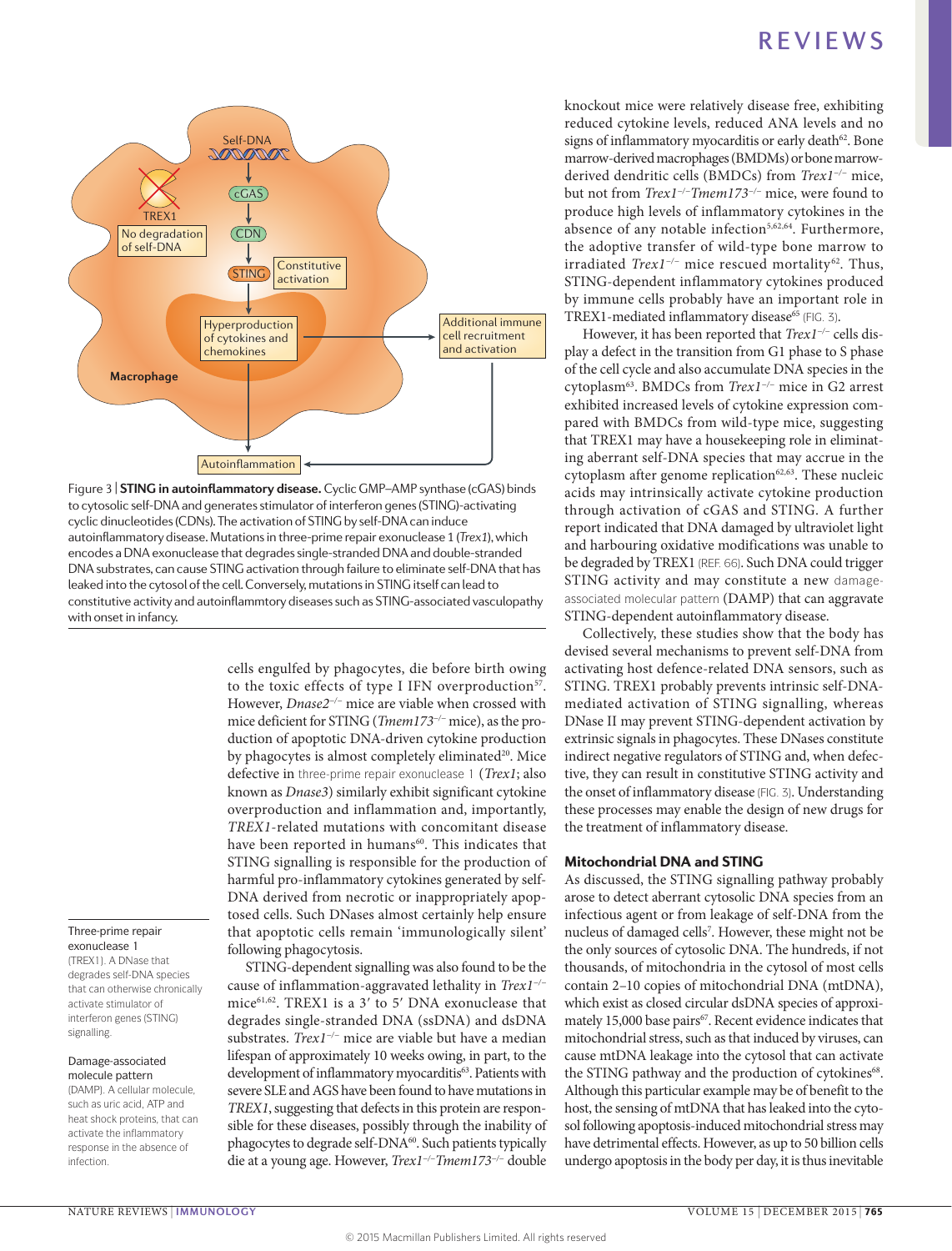that the body has developed an effective means to enable programmed cell death events to be immunologically silent. Indeed, certain caspases may prevent the induction of inflammatory responses by cytosolic mtDNA69,70.

The process of apoptosis involves the activation of the pro-death molecules BAK and BAX, which induce mitochondrial outer-membrane permeabilization (MOMP) and causes the release of cytochrome *c* into the cytosol where it forms a complex with apoptotic proteaseactivating factor 1 (APAF1) and caspase 9, termed the apoptosome. This in turn activates caspase 3 and caspase 7, which start to target cellular proteins. Despite the fact that certain caspases have an important role in apoptosis, they are not essential for cell death and *in vivo* clearance of cells, suggesting that they may exert other important functions<sup>71</sup>. Indeed, recent studies have shown that BAK- and BAX-induced MOMP can also cause the release of mtDNA, the induction of cGAS–STING signalling and type I IFN production<sup>69,70</sup>. The effector caspases, caspase 3, caspase 7 and caspase 9, were shown to be required to prevent mtDNA-induced STING activation $69,70$ . How this occurs is not yet fully apparent but may involve caspase-mediated targeting of proteins involved in STING-dependent signalling or even indirect targeting of mtDNA. Of course, such events require that STING be present in cells undergoing apoptosis and fortunately, STING is not abundantly expressed in cells such as hepatocytes, which are known to contain thousands of mitochondria7 . A further conundrum is that caspase-deficient mice do not necessarily develop autoimmune disease, suggesting that caspase loss may affect other elements of the immune system to prevent disease development<sup>71</sup>.

It is interesting to note that dysfunctional mitochondria have been reported to occur in autoimmune diseases such as SLE, but whether disease pathogenesis involves release of mtDNA and activation of STING remains to be determined<sup>72</sup>. It has also been suggested that inhibitors of effector caspases could serve as antiviral therapies because they may upregulate the production of type I IFNs by released mtDNA<sup>72</sup>. In summary, the immunological silencing of programmed cell death involves an unclarified mechanism that prevents leaked mtDNA from triggering STING-dependent inflammatory processes.

### STING signalling in cancer

*STING-aggravated tumorigenesis.* Chronic inflammatory signalling may not only instigate autoinflammatory disease such as AGS or STING-associated vasculopathy with onset in infancy (SAVI) but can also contribute to the development of cancer, probably through cytokines, chemokines and growth factors that stimulate cellular proliferation and survival, as well as by promoting angiogenesis $73$ .

Inflammation induced by carcinogens, which cause DNA mutations, aggravates tumour development by mechanisms that remained to be determined. In one example, the polyaromatic hydrocarbon 7,12-dimethylbenz[α]anthracene (DMBA) can drive the development of cutaneous skin tumours by promoting pro-inflammatory cytokine production and stimulating phagocytic infiltration<sup>69,74,75</sup>. Indeed, mice deficient for MYD88 or for tumour necrosis factor (TNF) are relatively resistant to DMBA-induced skin carcinogenesis, indicating the importance of MYD88-dependent signalling and induction of the pro-inflammatory cytokine TNF in this process<sup>74,75</sup>.

The trigger that controls primary innate immune responses as a consequence of DNA damage, however, has remained largely unknown. Evidence indicates that TLR-independent pathways could have a key role in this process74. Furthermore, it has recently been shown that STING-deficient mice are resistant to DMBA-induced skin polyp formation<sup>76</sup>. This study showed that DMBAinitiated DNA damage lead to nucleosome leakage into the cytosol and triggered STING-dependent cytokine production by the self-DNA. It is possible that DNA-damaged keratinocytes intrinsically produce pro-inflammatory cytokines that attract phagocytes, which may facilitate the removal of the damaged cells. These infiltrating immune cells may engulf damaged keratinocytes, and the cellular DNA from the dying cells may extrinsically activate STING signalling to further propagate pro-inflammatory cytokine production<sup>74</sup> (FIG. 4). This model is supported by the observation that the adoptive transfer of wild-type bone marrow cells to *Tmem173−/−* mice — which are resistant to DMBA-induced skin tumour development results in the development of skin tumours similar to those that develop in control mice following treatment with DMBA<sup>62,76</sup>. Thus, STING signalling in haematopoietic cells, similar to MYD88 signalling, plays an important part in facilitating DMBA-induced tumorigenesis.

STING-dependent dsDNA-induced innate immune gene transcription is unaffected in *Myd88−/−* cells, which suggests that MYD88 activation occurs downstream of STING induction in response to DNA-damaging agents<sup>76</sup>. Thus, the current model suggests that DNA damage triggers STING-driven production of cytokines, which in an autocrine or paracrine manner can bind to receptors that signal via the MYD88 adaptor molecule, such as the IL-1 receptor and TLRs. This further drives the production of additional cytokines and growth factors that propagate inflammation and facilitate skin tumorigenesis. It is unclear whether STING has a role in other types of inflammation-aggravated cancer, such as hepatocellular carcinoma. Clearly, understanding the involvement of STING in such events may lead to the design of new anticancer therapeutics.

*Antitumour effects of STING.* Although MYD88 signalling facilitates carcinogenesis in the skin, MYD88 signalling is protective in models of colitis-associated carcinogenesis (CAC), which can be experimentally induced by carcinogens and inflammatory agents such as azoxymethane (AOM) and dextran sulfate sodium (DSS)<sup>74,76</sup>. It is possible that cytokines such as IL-1 $\beta$  and IL-18 are secreted by damaged intestinal cells to facilitate wound repair<sup>20,72,77,78</sup>. In the absence of wound repair, concomitant inflammation alters the microbial composition in the gut to species with enhanced genotoxic capacity, resulting in further inflammation, DNA damage and tumorigenesis<sup>79,73</sup>.

### Mitochondrial outer-membrane permeabilization

(MOMP). Permeablization induced by virus infection and/or apoptosis to release mitochondrial DNA that could conceivably activate stimulator of interferon genes (STING).

### Angiogenesis

The development of new blood vessels from existing blood vessels. It is frequently associated with tumour development and inflammation.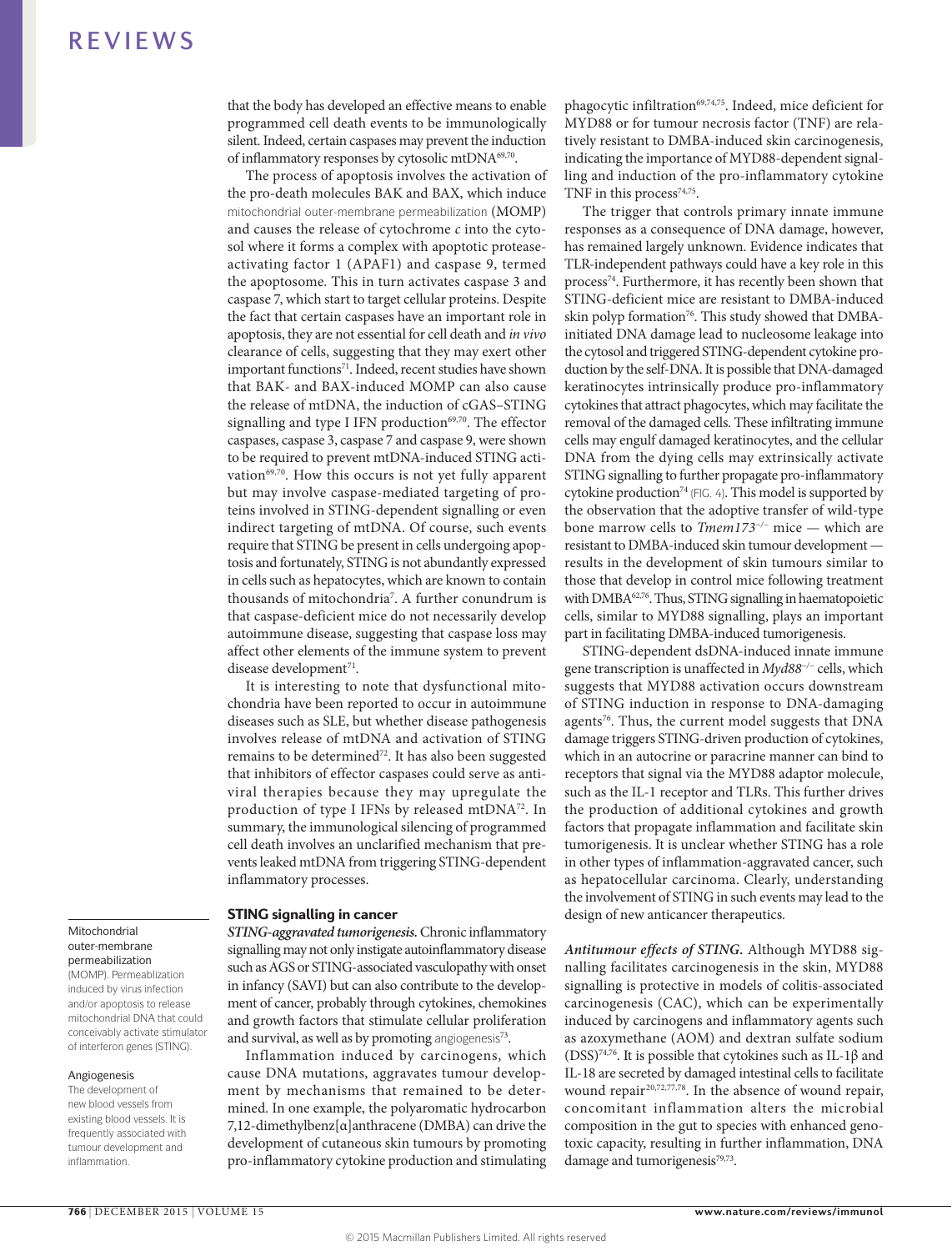The phenotype of STING-deficient mice treated with AOM and DSS mimicked that of similarly treated MYD88-deficient mice; the loss of STING rendered mice susceptible to CAC80. Further investigation showed that AOM induced DNA damage and triggered STING-dependent cytokine production, including the production of IL-1β. It is thus possible that cGAS– STING recognizes early DNA damaging events to trigger the production of wound repair-initiating cytokines (FIG. 4b). STING activation in damaged intestinal cells



Figure 4 | **STING control of tumour development. a** | Stimulator of interferon genes (STING)-driven inflammation-associated cancer. Carcinogens such as 7,12-dimethylbenz[α]anthracene (DMBA) cause DNA damage, which can result in the leakage of DNA into the cytosol and the intrinsic chronic activation of the STING pathway. This event attracts phagocytes that engulf damaged cells. The self-DNA from engulfed cells can extrinsically activate STING in the phagocytes, which results in the production of more cytokines and growth factors that can activate tumour growth-promoting pathways as well as attract more immune cells to the region. **b** | STING and wound repair function. Carcinogens and inflammatory agents such as azoxymethane (AOM) and dextran sulfate sodium (DSS) also cause DNA damage that can result in the leakage of DNA into the cytosol

wound repair to commence. Loss of STING prevents wound repair from and cause activation of the intrinsic STING pathway in intestinal cells. This event produces cytokines such as interleukin-1β (IL-1β) or IL-18 that enable occurring and may enable the infiltration and growth of genotoxic bacteria that trigger STING-independent inflammation and perhaps cancer (not shown). **c** | STING-dependent antitumour cytotoxic T lymphocyte (CTL) priming. Dying tumour cells are engulfed by antigen-presenting cells such as CD8α<sup>+</sup> dendritic cells (DCs). DNA from the engulfed cell triggers STING-dependent cytokine production in the phagocyte, which facilitates cross-presentation and antitumour CTL responses. Agonists of STING have been shown to exert potent antitumour activity. CDN, cyclic dinucleotide; cGAS, cyclic GMP–AMP synthase; IFN, interferon; TCR, T cell receptor.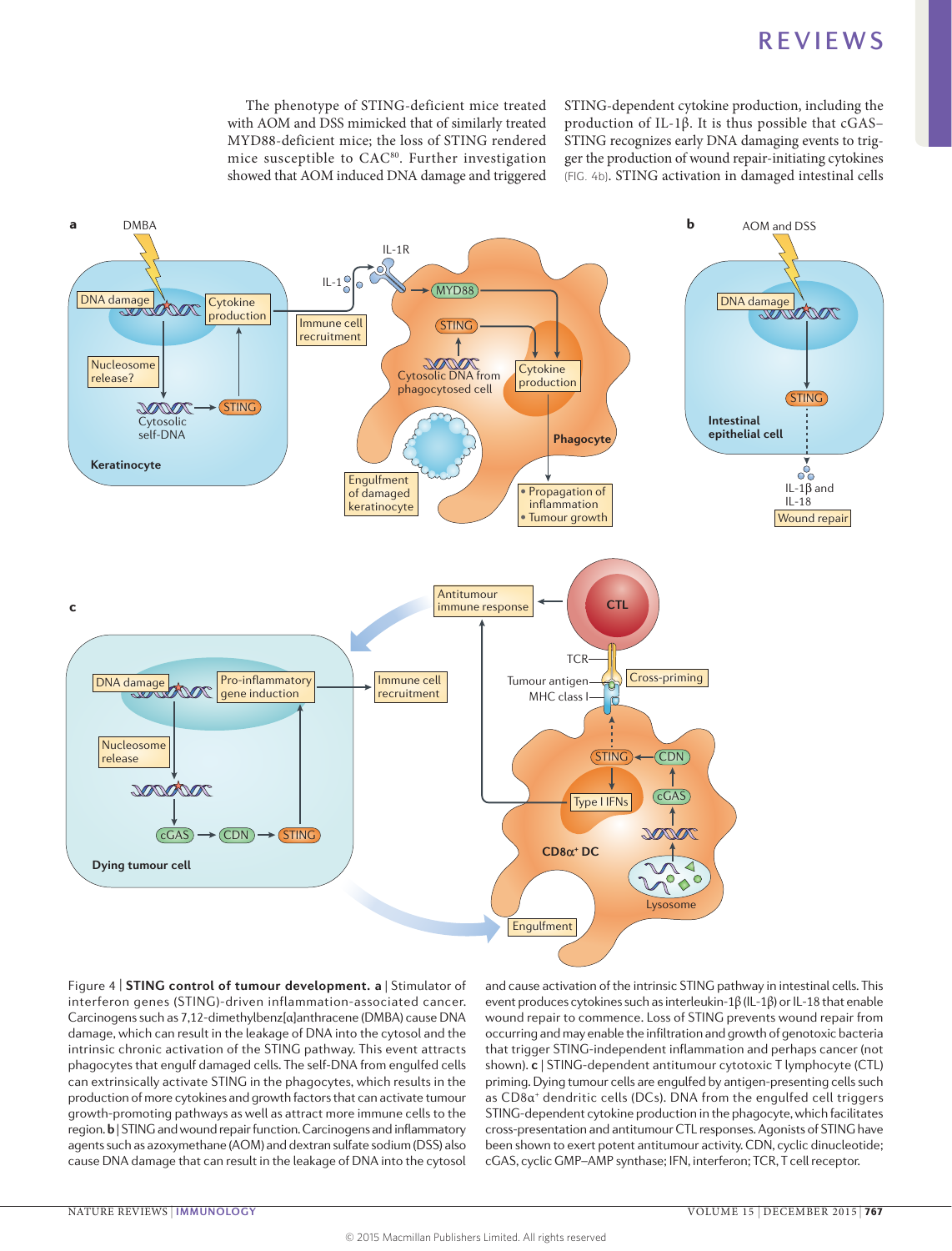also activates type I IFNs, which exert potent effects on the priming of antitumour T cells (see later). Thus, loss of STING may enable damaged cells to escape tumour immunosurveillance80-82. In summary, STING signalling may have an important protective effect against CAC, the second most common cancer in both men and women. Further analysis of the function of STING in controlling colorectal and/or intestinal wound repair, as well as its influence on the composition of the microbiota, will no doubt shed further insight into the importance of STING in influencing tumorigenesis.

# *STING signalling and adaptive antitumour immunity.* Adaptive T cell responses are important for the control

and eradication of tumour cells<sup>82</sup>. Numerous immunotherapeutic strategies involving stimulating the adaptive immune response against cancers through checkpoint blockade are presently under evaluation in clinical trials. However, how adaptive immune responses are generated by DCs against tumour cells remains unknown. What is apparent is that type I IFN production by CD8α+ DCs is involved in tumour antigen-specific T cell activation through the cross-presentation of antigen and T cell priming<sup>83</sup>. The signalling pathway responsible for type I IFN induction is thought to be independent of the TLR or RIG-I–mitochondrial antiviral signalling (MAVS) protein pathways.

Recent studies have shown that the STING pathway is essential for radiation-induced and spontaneous natural antitumour T cell responses83,84. STING-deficient mice are unable to generate efficient antitumour T cell responses and prevent melanoma tumour growth. Furthermore, the ability of checkpoint inhibitors to stimulate T cell responses was also abrogated in STINGdeficient mice, indicating a role for STING in the efficacy of checkpoint inhibitors<sup>79</sup>. One hypothesis for the underlying mechanism is that  $CD8\alpha^+$  DCs engulf necrotic tumour cells, and the tumour cell-derived DNA triggers STING signalling in the DC<sup>20,83-85</sup>. The resultant type I IFNs, functioning in a paracrine or autocrine manner, may induce the production of additional proteins in the DC that facilitates cross-presentation and T cell activation (FIG. 4c).

It is known that apoptotic cells do not potently activate innate immune signalling. But, engulfment of necrotic cells may trigger cytokine production, albeit at low levels, in a STING-dependent manner<sup>20</sup>. Usually, DNase II in phagocytes efficiently digests engulfed cellular DNA in the lysosomal compartment, and it is not yet clear why some host DNA from necrotic cells escape this process. It is possible that STING is activated by DNA that is present in autophagosomes or in engulfed exosomes<sup>83,84</sup>. Collectively, further understanding of the role of STING in facilitating adaptive immune responses may have notable consequences in the design of future anticancer immunotherapies.

Insight into the role of STING in facilitating antitumour T cell responses has stimulated interest in evaluating whether STING agonists could be useful therapies to treat cancer. The STING activator 5,6-dimethylxanthenone-4-acetic acid (DMXAA) was already known to exert antitumour activity but was only specific for mouse STING and failed to work in human patients<sup>86</sup>. However, several reports indicate that CDNs that bind human STING can exert antitumour activity in animal studies<sup>87</sup>. In some instances, STING agonists were shown to be effective against tumours that were resistant to programmed cell death protein 1 (PD1) blockade<sup>88</sup>. Such agonists have also been shown to be experimentally useful as adjuvants in anticancer vaccine studies<sup>89,90</sup>. Thus, the development of novel STING activators may lead to the generation and rapid expansion of immunotherapy trials to combat cancer.

Finally, it is noteworthy that anticancer drugs such as cisplatin and etoposide are also DNA adduct-forming agents that trigger cell death by instigating DNA damage<sup>91</sup>. These drugs were found to cause nuclear DNA leakage into the cytosol and to trigger intrinsic  $STING-dependent$  cytokine activity<sup>62</sup>. It is tempting to speculate that such drugs may exert their anticancer effects, in part, by stimulating the STING pathway and activating the immune system. Conversely, defects in STING signalling may contribute to chemoresistance in certain types of cancer.

The importance of STING in generating cytokines in response to DNA damage has been further emphasized in cells with defects in their DNA repair machinery<sup>92,93</sup>. Dysfunction in ataxia-telangiectasia mutated (ATM), a kinase that facilitates DNA repair, or in the co-binding protein meiotic recombination 11 homologue (MRE11) lead to the production of cytokines, which may contribute to the inflammatory phenotypes noted in patients with Ataxia telangiectasia<sup>93</sup>. Loss of DNA repair mechanisms may enable self-DNA to leak out of the cytoplasm to activate STING, or STING may be targeted by DNA repair machinery directly or indirectly to induce signalling<sup>76,93</sup>. Collectively, it is becoming apparent that STING has a key role in facilitating antitumour immune responses. Furthermore, stimulating STING activity within the tumour microenvironment may comprise a new immunotherapeutic strategy to help treat malignant disease.

### Concluding remarks

Growing evidence indicates that the intrinsic STING pathway is crucial for recognizing DNA pathogens or damaged DNA in the cytosol. The innate immune response that ensues can attract immune cells that phagocytose the infected or damaged cells. The DNA from engulfed cells can stimulate extrinsic STING signalling in the phagocytes, thereby promoting further inflammatory signals.

The engulfment of apoptotic cells is immunologically silent, perhaps owing to the expression of caspases and DNases that prevent intrinsic and extrinsic STING activation. However, cancer cells are able to stimulate modest extrinsic STING activity in antigen-presenting cells such as  $CD8\alpha^+DCs$ , and this appears to be a sufficient and essential process for the efficient priming of antitumour T cells. Understanding the underlying mechanisms of this cross-priming may lead to the development of potent antitumour vaccines and therapies<sup>94,95</sup>.

### Checkpoint blockade

The targeting of T cell co-inhibitory receptors, such as cytotoxic T lymphocyte antigen 4 (CTLA4) or programmed cell death protein 1 (PD1), by antibodies that have clinical activity in multiple cancer types.

### Cross-presentation

The initiation of a CD8+ T cell response to an antigen that is not present within antigen-presenting cells (APCs). This exogenous antigen must be taken up by APCs and then re-routed to the MHC class I pathway of antigen presentation.

#### Ataxia telangiectasia

A neurodegenerative disease caused by mutations in the *ATM* (ataxia-telangiectasia mutated) gene, the product of which is essential for the recognition and repair of DNA breaks.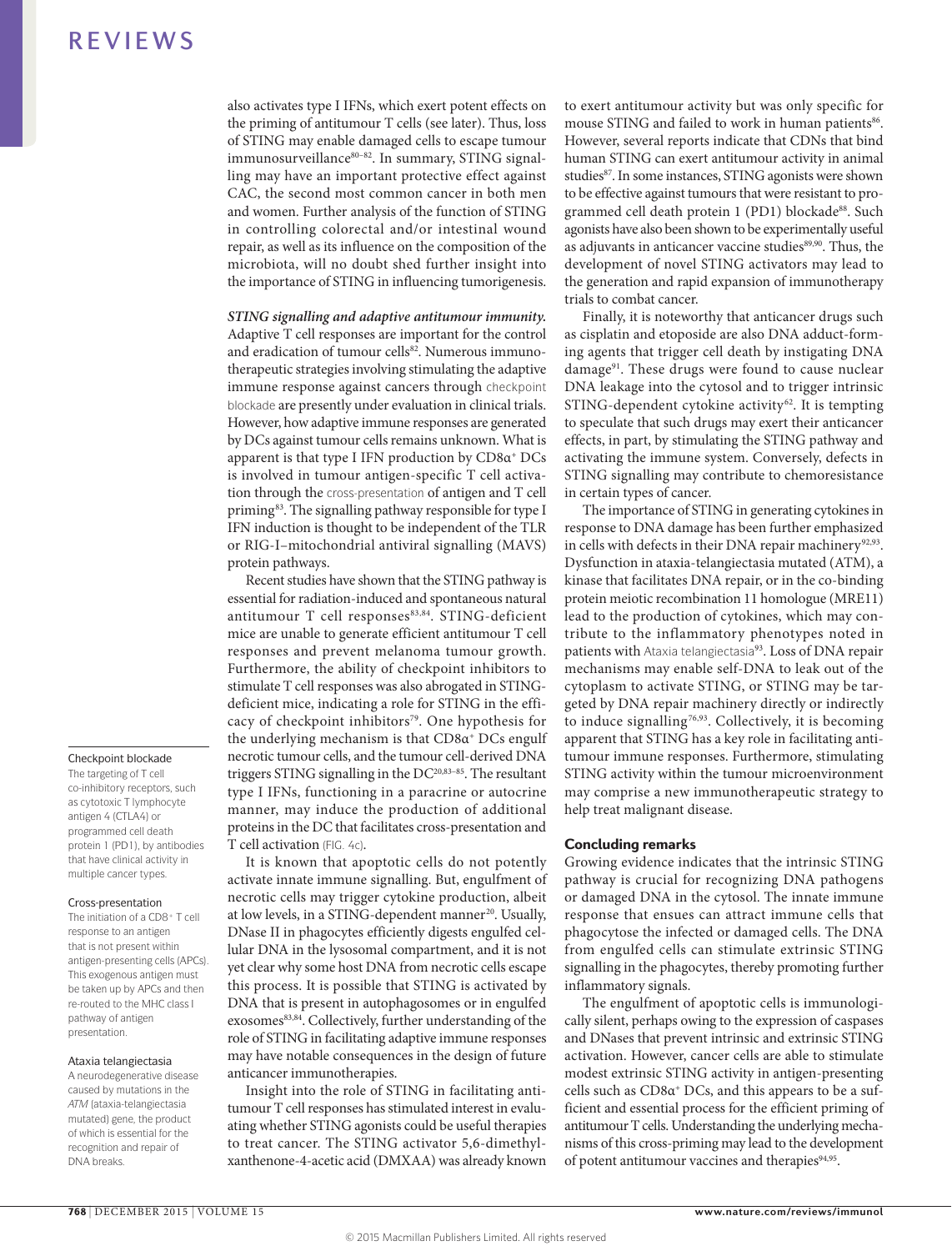It remains to be seen what other types of inflammatory or other diseases may be caused by defects in the STING pathway. But it is possible that suppressing STING activity may help to avoid autoinflammatory disease and certain types of cancer<sup>83,96</sup>. Thus, designing drugs that trigger or repress cGAS or STING activation and/or signalling could be of interest to the anticancer, anti-pathogen, anti-inflammatory and vaccine research fields.

- Ishikawa, H. & Barber, G. N. STING is an endoplasmic reticulum adaptor that facilitates innate immune signalling. *Nature* **455**, 674–678 (2008). **This is the first report on the discovery of STING as an essential innate immune regulator.**
- 2. Ishikawa, H., Ma, Z. & Barber, G. N. STING regulates intracellular DNA-mediated, type I interferondependent innate immunity. *Nature* **461**, 788–792 (2009).
- 3. Burdette, D. L. *et al.* STING is a direct innate immune sensor of cyclic di-GMP. *Nature* **478**, 515–518 (2011). **This report demonstrates that CDNs bind to and activate STING.**
- 4. Sauer, J. D. *et al.* The N-ethyl-N-nitrosourea-induced Goldenticket mouse mutant reveals an essential function of Sting in the *in vivo* interferon response to *Listeria monocytogenes* and cyclic dinucleotides. *Infect. Immun.* **79**, 688–694 (2011).
- 5. Ahn, J. & Barber, G. N. Self-DNA, STING-dependent signaling and the origins of autoinflammatory disease. *Curr. Opin. Immunol.* **31**, 121–126 (2014).
- 6. Woo, S. R., Corrales, L. & Gajewski, T. F. The STING pathway and the T cell-inflamed tumor microenvironment. *Trends Immunol.* **36**, 250–256 (2015).
- 7. Barber, G. N. STING-dependent cytosolic DNA sensing pathways. *Trends Immunol.* **35**, 88–93 (2014). 8. Zhong, B. *et al.* The adaptor protein MITA links virus-
- sensing receptors to IRF3 transcription factor activation. *Immunity* **29**, 538–550 (2008).
- 9. Jin, L. *et al.* MPYS, a novel membrane tetraspanner, is associated with major histocompatibility complex class II and mediates transduction of apoptotic signals*. Mol. Cell. Biol.* **28**, 5014–5026 (2008).
- 10. Woodward, J. J., Iavarone, A. T. & Portnoy, D. A. c-di-AMP secreted by intracellular *Listeria monocytogenes* activates a host type I interferon response. *Science* **328**, 1703–1705 (2010). **This paper reports that CDNs from bacteria activate innate immune signalling.**
- 11. Sun, L., Wu, J., Du, F., Chen, X. & Chen, Z. J. Cyclic GMP-AMP synthase is a cytosolic DNA sensor that activates the type I interferon pathway. *Science* **339**, 786–791 (2013). **This study shows that cGAS is a synthase that**
- **binds dsDNA to generate STING-activating CDNs.** 12. Diner, E. J. *et al.* The innate immune DNA sensor cGAS produces a noncanonical cyclic dinucleotide that activates human STING. *Cell Rep.* **3**, 1355–1361 (2013).
- Ablasser, A. *et al.* cGAS produces a 2'-5'-linked cyclic dinucleotide second messenger that activates STING. *Nature* **498**, 380–384 (2013).
- 14. Abe, T. *et al.* STING recognition of cytoplasmic DNA instigates cellular defense. *Mol. Cell* **50**, 5–15 (2013).
- 15. Cai, X., Chiu, Y. H. & Chen, Z. J. The cGAS-cGAMP-STING pathway of cytosolic DNA sensing and signaling. *Mol. Cell* **54**, 289–296 (2014).
- 16. Saitoh, T. *et al.* Atg9a controls dsDNA-driven dynamic translocation of STING and the innate immune response. *Proc. Natl Acad. Sci. USA* **106**, 20842–20846 (2009).
- 17. Konno, H., Konno, K. & Barber, G. N. Cyclic dinucleotides trigger ULK1 (ATG1) phosphorylation of STING to prevent sustained innate immune signaling. *Cell* **155**, 688–698 (2013).
- Kumar, H., Kawai, T. & Akira, S. Pathogen recognition by the innate immune system. *Int. Rev. Immunol.* **30**, 16–34 (2011).
- 19. Franchi, L., Munoz-Planillo, R. & Nunez, G. Sensing and reacting to microbes through the inflammasomes. *Nat. Immunol.* **13**, 325–332 (2012).
- Ahn, J., Gutman, D., Saijo, S. & Barber, G. N. STING manifests self DNA-dependent inflammatory disease. *Proc. Natl Acad. Sci. USA* **109**, 19386–19391 (2012).

**This report demonstrates that STING activation in phagocytes following engulfment of dead cells is responsible for self-DNA-induced inflammatory disease.**

- 21. Gomes, L. C. & Dikic, I. Autophagy in antimicrobial immunity. *Mol. Cell* **54**, 224–233 (2014).
- 22. Nyathi, Y., Wilkinson, B. M. & Pool, M. R. Co-translational targeting and translocation of proteins to the endoplasmic reticulum. *Biochim. Biophys. Acta* **1833**, 2392–2402 (2013).
- 23. Henault, J. *et al.* Noncanonical autophagy is required for type I interferon secretion in response to DNAimmune complexes. *Immunity* **37**, 986–997 (2012).
- 24. Liu, S. *et al.* Phosphorylation of innate immune adaptor proteins MAVS, STING, and TRIF induces IRF3 activation. *Science* **347**, aaa2630 (2015).
- 25. Alers, S., Loffler, A. S., Wesselborg, S. & Stork, B. Role of AMPK-mTOR-Ulk1/2 in the regulation of autophagy: cross talk, shortcuts, and feedbacks*. Mol. Cell. Biol.* **32**, 2–11 (2012).
- Liu, X., Wang, Q., Pan, Y. & Wang, C. Sensing and responding to cytosolic viruses invasions: An orchestra of kaleidoscopic ubiquitinations. *Cytokine Growth*
- *Factor Rev.* **26**, 379–387 (2015). 27. Yarbrough, M. L. *et al.* Primate-specific miR-576-3p sets host defense signalling threshold. *Nat. Commun.*  **5**, 4963 (2014).
- 28. Lam, E., Stein, S. & Falck-Pedersen, E. Adenovirus detection by the cGAS/STING/TBK1 DNA sensing cascade. *J. Virol.* **88**, 974–981 (2014).
- 29. Sunthamala, N. *et al.* E2 proteins of high risk human papillomaviruses down-modulate STING and IFN-κ transcription in keratinocytes. *PLoS ONE* **9**, e91473 (2014).
- 30. Ablasser, A. *et al.* Cell intrinsic immunity spreads to bystander cells via the intercellular transfer of cGAMP. *Nature* **503**, 530–534 (2013).
- Lau, L., Gray, E. E., Brunette, R. L. & Stetson, D. B. DNA tumor virus oncogenes antagonize the cGAS-STING DNA sensing pathway. *Science* **350**, 568–571 (2015).
- 32. Gao, D. *et al.* Cyclic GMP-AMP synthase is an innate immune sensor of HIV and other retroviruses. *Science* **341**, 903–906 (2013).
- 33. Lahaye, X. *et al.* The capsids of HIV-1 and HIV-2 determine immune detection of the viral cDNA by the innate sensor cGAS in dendritic cells. *Immunity* **39**, 1132–1142 (2013).
- 34. Herzner, A. M. *et al.* Sequence-specific activation of the DNA sensor cGAS by Y-form DNA structures as found in primary HIV-1 cDNA. *Nat. Immunol.* **16**, 1025–1033 (2015).
- 35. Yoh, S. M. *et al.* PQBP1 is a proximal sensor of the cGAS-dependent innate response to HIV-1. *Cell* **161**, 1293–1305 (2015).
- 36. Mankan, A. K. *et al.* Cytosolic RNA:DNA hybrids activate the cGAS-STING axis. *EMBO J.* **33**, 2937–2946 (2014).
- 37. Yan, N., Regalado-Magdos, A. D., Stiggelbout, B., Lee-Kirsch, M. A. & Lieberman, J. The cytosolic exonuclease TREX1 inhibits the innate immune response to human immunodeficiency virus type 1. *Nat. Immunol.* **11**, 1005–1013 (2010).
- 38. Booiman, T., Setiawan, L. C. & Kootstra, N. A. Genetic variation in Trex1 affects HIV-1 disease progression. *AIDS* **28**, 2517–2521 (2014).
- 39. Bridgeman, A. *et al.* Viruses transfer the antiviral second messenger cGAMP between cells. *Science*  **349**, 1228–1232 (2015).
- 40. Gentili, M. *et al.* Transmission of innate immune signaling by packaging of cGAMP in viral particles. *Science* **349**, 1232–1236 (2015).
- 41. Zeng, M. *et al.* MAVS, cGAS, and endogenous retroviruses in T-independent B cell responses. *Science* **346**, 1486–1492 (2014).
- 42. Inoue, T. & Tsai, B. How viruses use the endoplasmic reticulum for entry, replication, and assembly. *Cold Spring Harb. Perspect. Biol.* **5**, a013250 (2013).
- 43. Aguirre, S. *et al.* DENV inhibits type I IFN production in infected cells by cleaving human STING. *PLoS Pathog.*  **8**, e1002934 (2012).
- 44. Li, X. D. *et al.* Pivotal roles of cGAS-cGAMP signaling in antiviral defense and immune adjuvant effects. *Science* **341**, 1390–1394 (2013).
- 45. Schoggins, J. W. *et al.* Pan-viral specificity of IFNinduced genes reveals new roles for cGAS in innate immunity. *Nature* **505**, 691–695 (2014).
- 46. Maringer, K. & Fernandez-Sesma, A. Message in a bottle: lessons learned from antagonism of STING signalling during RNA virus infection. *Cytokine Growth Factor Rev.* **25**, 669–679 (2014).
- 47. Kalamvoki, M. & Roizman, B. HSV-1 degrades, stabilizes, requires, or is stung by STING depending on ICP0, the US3 protein kinase, and cell derivation. *Proc. Natl Acad. Sci. USA* **111**, E611–E617 (2014).
- 48. Zhou, Q. *et al.* The ER-associated protein ZDHHC1 is a positive regulator of DNA virus-triggered, MITA/STING-dependent innate immune signaling. *Cell Host Microbe* **16**, 450–461 (2014).
- Luecke, S. & Paludan, S. R. Innate recognition of alphaherpesvirus DNA. *Adv. Virus Res.* **92**, 63–100 (2015).
- 50. Mitzel, D. N., Lowry, V., Shirali, A. C., Liu, Y. & Stout-Delgado, H. W. Age-enhanced endoplasmic reticulum stress contributes to increased Atg9A inhibition of STING-mediated IFN-β production during *Streptococcus pneumoniae* infection. *J. Immunol.* **192**, 4273–4283 (2014).
- 51. Prantner, D., Darville, T. & Nagarajan, U. M. Stimulator of IFN gene is critical for induction of IFN-β during *Chlamydia muridarum* infection. *J. Immunol.*  **184**, 2551–2560 (2010).
- 52. Storek, K. M., Gertsvolf, N. A., Ohlson, M. B. & Monack, D. M. cGAS and Ifi204 cooperate to produce type I IFNs in response to *Francisella* infection. *J. Immunol.* **194**, 3236–3245 (2015).
- 53. Watson, R. O., Manzanillo, P. S. & Cox, J. S. Extracellular *M. tuberculosis* DNA targets bacteria for autophagy by activating the host DNA-sensing pathway. *Cell* **150**, 803–815 (2012).
- 54. Dey, B. *et al.* A bacterial cyclic dinucleotide activates the cytosolic surveillance pathway and mediates innate resistance to tuberculosis. *Nat. Med.* **21**, 401–406 (2015).
- 55. Archer, K. A., Durack, J. & Portnoy, D. A. STING-dependent type I IFN production inhibits cell-mediated immunity to *Listeria monocytogenes. PLoS Pathog.* **10**, e1003861 (2014).
- 56. Centers for Disease Control and Prevention. Prevalence of doctor-diagnosed arthritis and arthritisattributable activity limitation—United States, 2010–2012.*MMWR Morb. Mortal. Wkly Rep.* **62**, 869–873 (2013).
- 57. Nagata, S. & Kawane, K. Autoinflammation by endogenous DNA. *Adv. Immunol.* **110**, 139–161  $(2011)$
- 58. Janko, C. *et al.* Inflammatory clearance of apoptotic remnants in systemic lupus erythematosus (SLE). *Autoimmun*. *Rev.* **8**, 9–12 (2008).
- 59. Martinez Valle, F., Balada, E., Ordi-Ros, J. & Vilardell-Tarres, M. DNase 1 and systemic lupus erythematosus. *Autoimmun Rev.* **7**, 359–363  $(2008)$ .
- 60. Rice, G. I., Rodero, M. P. & Crow, Y. J. Human disease phenotypes associated with mutations in TREX1. *J. Clin. Immunol.* **35**, 235–243 (2015).
- 61. Gall, A. *et al.* Autoimmunity initiates in nonhematopoietic cells and progresses via lymphocytes in an interferon-dependent autoimmune disease. *Immunity* **36**, 120–131 (2012). **This study shows that STING activation is responsible for TREX1-mediated autoinflamatory disease and plausibly AGS.**
- 62. Ahn, J., Ruiz, P. & Barber, G. N. Intrinsic self-DNA triggers inflammatory disease dependent on STING. *J. Immunol.* **193**, 4634–4642 (2014). **This report demonstrates that, in the absence of TREX1, self-DNA in macrophages can activate STING and cause inflammatory diseases, such as AGS.**
- 63. Yang, Y. G., Lindahl, T. & Barnes, D. E. Trex1 exonuclease degrades ssDNA to prevent chronic checkpoint activation and autoimmune disease. *Cell* **131**, 873–886 (2007).